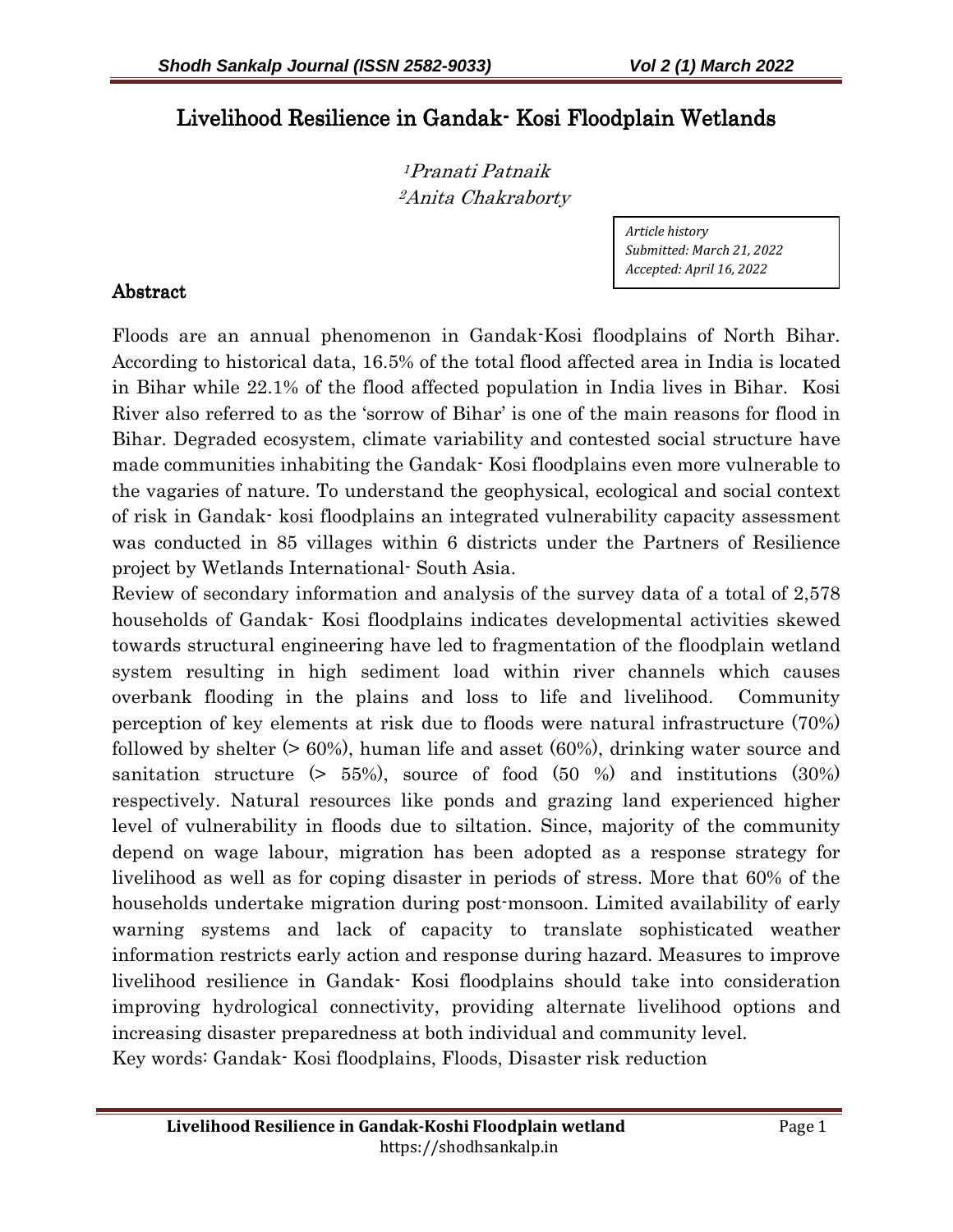#### Author

j

1 Assistant Professor in Zoology, M.P.C (Autonomous) College, Takhatpur, Baripada, Mayurbhanj-757003

<sup>2</sup> Assistant Professor, Department of Botany, SSLNT M College, BBMK University, Dhanbad-826001 Orcid ID 0000-0002-8232-8258

#### Correspondence Author

Pranati Patnaik, Assistant Professor in Zoology, M.P.C (Autonomous) College, Takhatpur, Baripada, Mayurbhanj- 757003 email: pranati08@gmail.com

#### 1. Introduction

During the past three decades over 2.2 million people have lost their lives globally in natural hazard-induced disasters, with associated economic losses amounting to USD 1,527.6 billion (ISDR, 2009). Climate variability coupled with widespread ecosystem degradation and hydrological fragmentation is expected to intensity extreme weather events which will further magnify disaster risk associated with storms, floods, landslides and droughts (IPCC, 2007). From 1988-2007, 76 percent of all disaster events were hydrological, meteorological or climatological in nature, accounting for 45 percent of the total deaths and 79 percent of total economic losses caused by natural hazards (UNISDR, 2008).

Vulnerability is a combination of characteristics of a person or group, expressed in relation to hazard exposure which derives from the social and economic condition of the individual, family, or community concerned. It is a relative as well as specific term, always implying a vulnerability to a particular hazard (Blaikie et al., 1994). In addition to the economic dimension, there are also other aspects of social positioning such as class, ethnicity, community structure, community decision making processes and political issues that determine vulnerability of community. Hence, risk reduction requires a multi-dimensional approach with innovative institutional arrangements. The concept lies in reducing disaster risk through systematic efforts of analyzing and reducing the causal factors of disasters. In 2005, the Hyogo Framework for Action, the first global agreement on disaster reduction, recognized the importance of sustainable ecosystems and environmental management in reducing disaster risk.The disaster management practices have witnessed a paradigm shift and have evolved from a relief and response approach to a more inter-sectoral risk management approach. It is now recognized that unmanaged/mismanaged risks (physical, social and economic) for a long time lead to occurrence of disasters. This evolution of approaches from relief and response to risk management has begun to influence the way disaster management programs are now being planned and financed.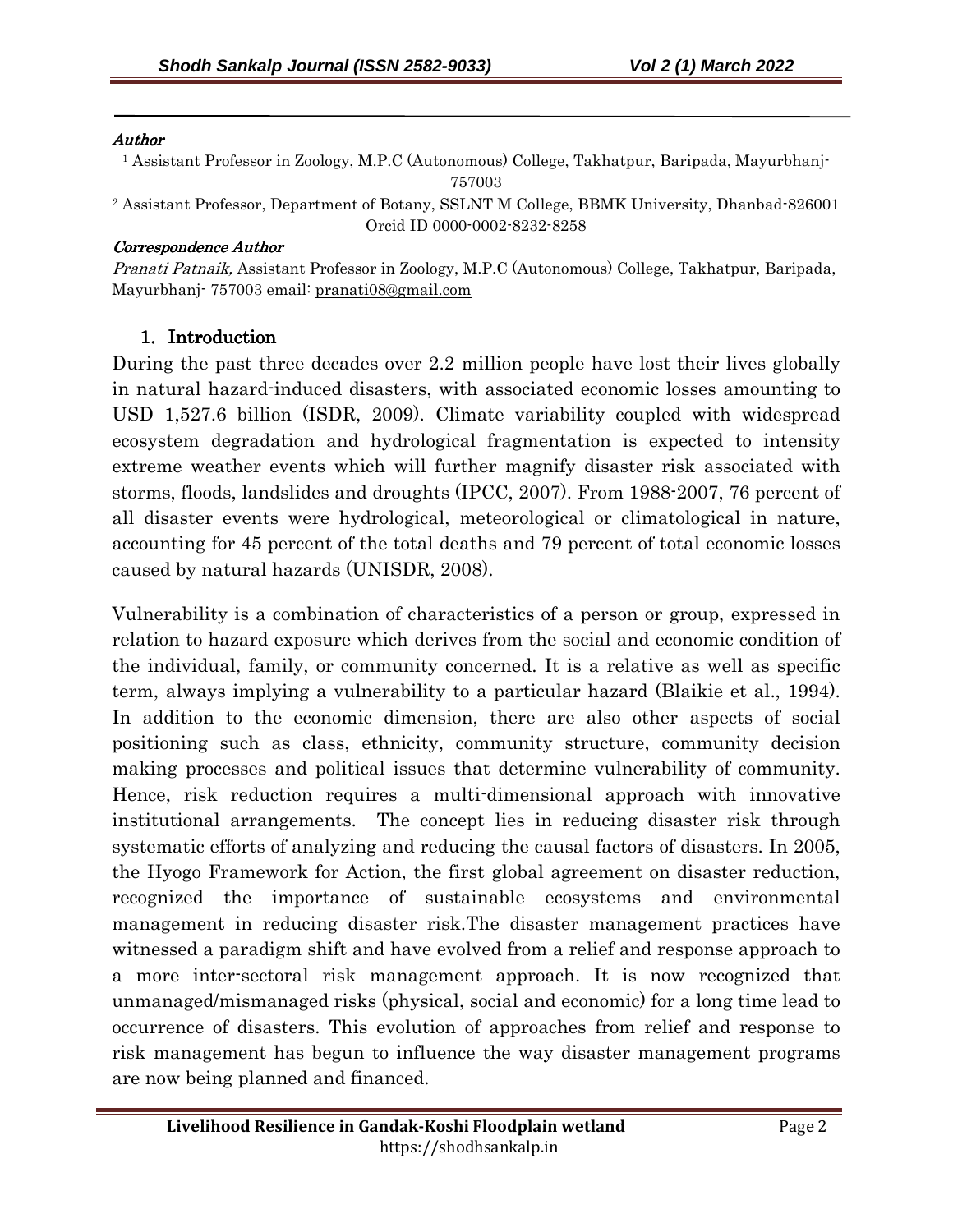## 2. Ecosystems and Disaster Risk Reduction

Environmental conditions can be one of the major drivers of disaster risk. Degraded ecosystems can aggravate the impact of natural hazards, by altering physical processes that affect the magnitude, frequency and timing of these hazards. This has been evidenced in the US during the devastation caused by Hurricane Katrina in 2005 exacerbated due to canalization and drainage of the Mississippi floodplains, decrease in delta sedimentation due to dams and levees, and degradation of barrier islands (DANIDA, 2007). Environmental degradation also contributes to risk by increasing socio-economic vulnerability to hazard impacts, as the capacity of damaged ecosystems to meet people's needs for food and other products is reduced (ISDR, 2009). This was the case in Myanmar where pre-existing degradation of coastal vegetation limited livelihood recovery efforts following the devastating impacts of cyclone Nargis in 2005 (Day et al, 2007). Proper management of ecosystems can therefore play a critical role in reducing vulnerability and enhancing resilience of local communities, as healthy socio-ecological systems are better able to prevent, absorb and recover from disasters (UNEP, 2008). The degradation of ecosystems such as wetlands is now considered as one of the main drivers for increasing disaster risk. The need to integrate ecosystem management solutions in disaster risk reduction and climate change adaptation are the key strategies to reduce disaster risk, increase local resilience and adapt to a changing climate. The 2004 Indian Ocean Tsunami triggered global interest in promoting ecosystem management approaches for reducing disaster risk, placing increased international attention on the role of coastal ecosystems as natural shields against coastal hazards and resulting in major initiatives such as the Mangroves for the Future (MFF) Programme.

## 3. Vulnerability Capacity Assessment for risk assessment

Vulnerability is "The degree to which a system is susceptible to, or unable to cope with, adverse effects of climate change, including climate variability and extremes. Vulnerability is a function of the character, magnitude, and rate of climate variation to which a system is exposed, its sensitivity, and its adaptive capacity" (IPCC, 2001). Vulnerability is a function of hazard, exposure and sensitivity. It can be broadly classified into biophysical and social vulnerability. Biophysical vulnerability is associated with the nature of hazard and its first order physical impact. Social vulnerability is inherent to a system and relates to community structure, decision making systems, representation in institutions and political issues. Vulnerability Capacity Assessment (VCA) investigates the level of people's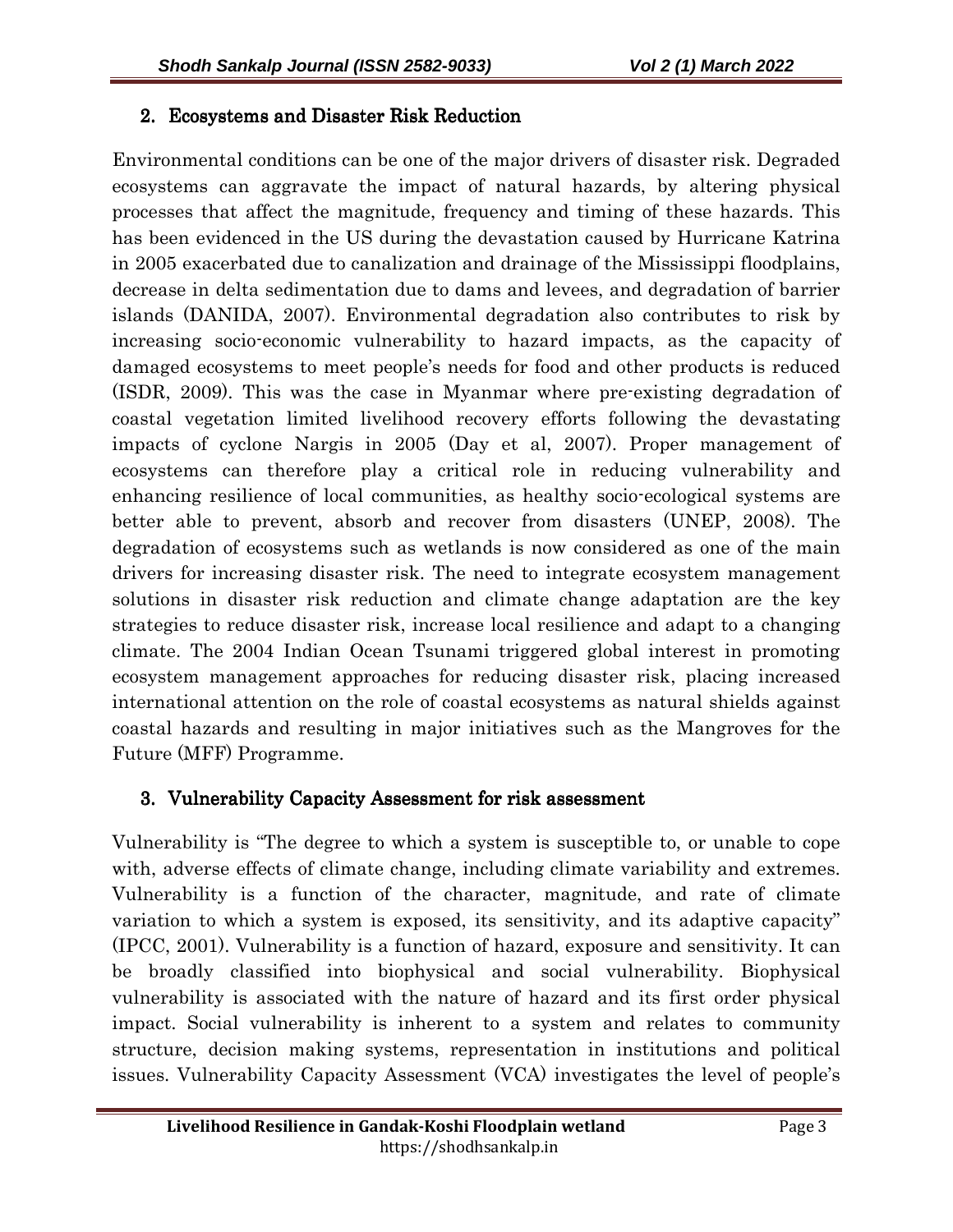exposure to and capacity to resist natural hazards at the grass-roots level. It is a part of disaster preparedness that contributes to the creation of community based disaster preparedness programmes at the rural and urban grass-roots level. As part of the process, it allows people to identify and understand the risk they consider should have priority, even if these are not the natural hazards. It enables local priorities to be identified and leads to the design of actions that help reduce exposure and enhance capacity to reduce disaster risk. Community inhabiting similar geographical location, exposed to common hazard collectively manages and systematically undertakes measures towards becoming a safer and resilient community.

## 4. Applying an integrated VCA in Gandak-Kosi floodplains

Floods in Bihar are a recurring phenomenon which on an annual basis destroys thousands of human lives apart from livestock and assets worth millions. Bihar is India's most flood-prone State, with 76% of the population in the north Bihar living under the recurring threat of flood devastation (CMDRR IN Bihar strengthening Lives, July 2010, www.caritasindia.org). According to historical data, 16.5% of the total flood affected area in India is located in Bihar while 22.1% of the flood affected population in India lives in Bihar. The plains of north Bihar are drained by five major rivers Gandak, Budhi Gandak, Bagmati, Kamla-Balan and Kosi. Kosi River also referred to as the 'sorrow of Bihar' is one of the main reasons for flood in Bihar. High dependency on local natural resource, frequency of hazard, weak assets base and limited access to basic amenities render the communities vulnerable to the vagaries of nature.

The integrated vulnerability capacity assessment or participatory risk assessment tool developed under the 'Partners of Resilience' project by Wetlands International-South Asia (WISA), Cordaid and ASK was applied to understand the geophysical, ecological and social context of risk in Gandak- Kosi floodplains. Baseline information on demography, social capital; natural capital, financial capital and information on technical knowledge were collected in 85 villages within 6 districts of Gandak- Kosi floodplains under the Partners of Resilience project of WISA. Geomorphological set up, increased incidence of hazard and ecosystem degradation was the key criteria for selecting villages for household and panchayat level surveys. A total of 2,589 households were surveyed with 10% of the households selected for interview in each village, identified based on occupation and income (high, moderate and low income) Map 1. Based on the geo-morphological set up, two clusters were identified in the Gandak-Kosi floodplains i.e. the Gandak cluster (58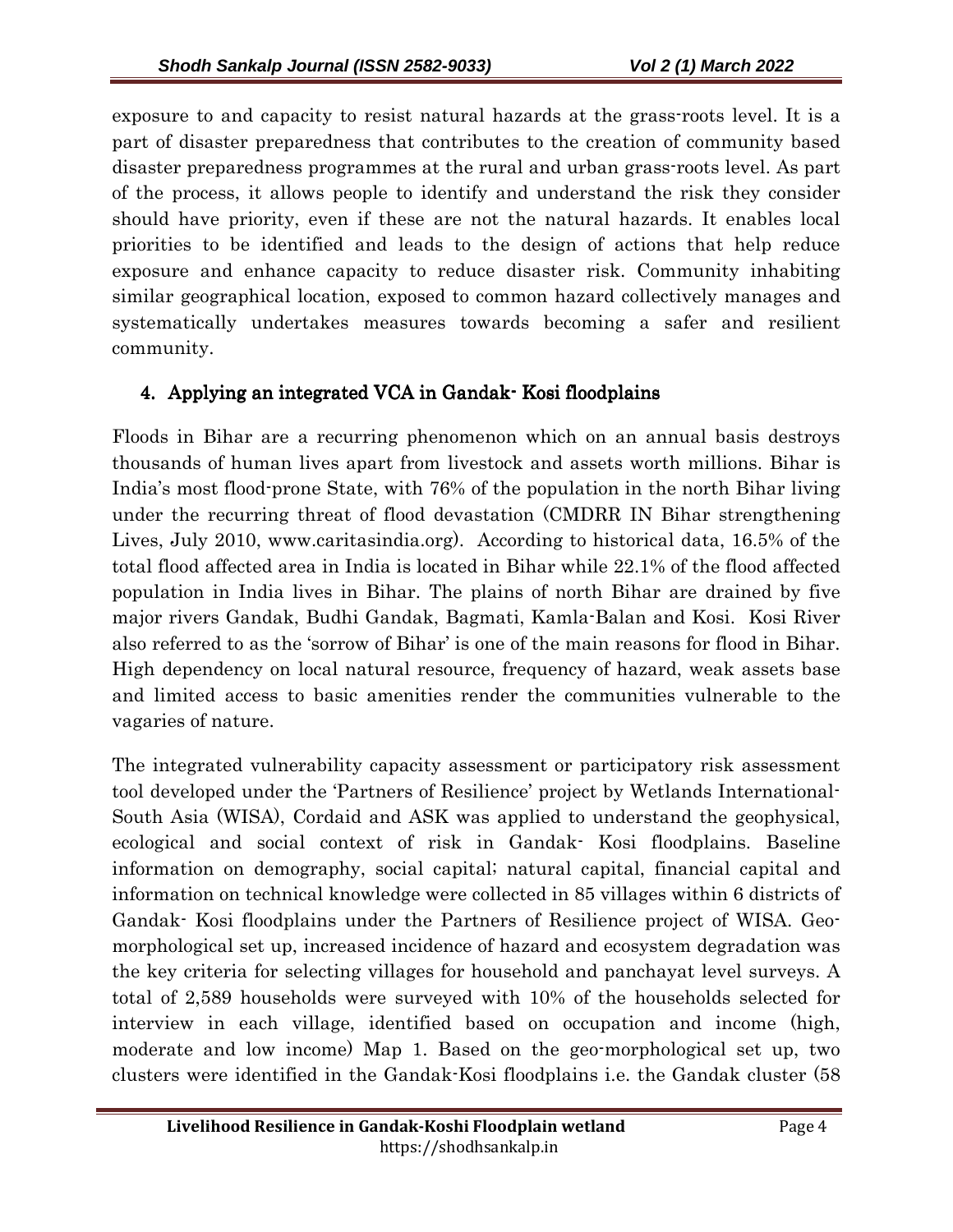villages within four districts of Begusarai, Sitamari, East Champaran and West Champaran) and the Ganga- Kosi cluster (27 villages in two districts Bhagalpur and Munger).





Source@ Wetlands International- South Asia

## 5. Geology and Geography of Gandak-Kosi floodplains

Eight major tributaries of River Ganga, namely Gandak, Burhi Gandak, Baghmati, Adhwara, Kamla- Balan, Kosi and Mahananda drained out in North Bihar plains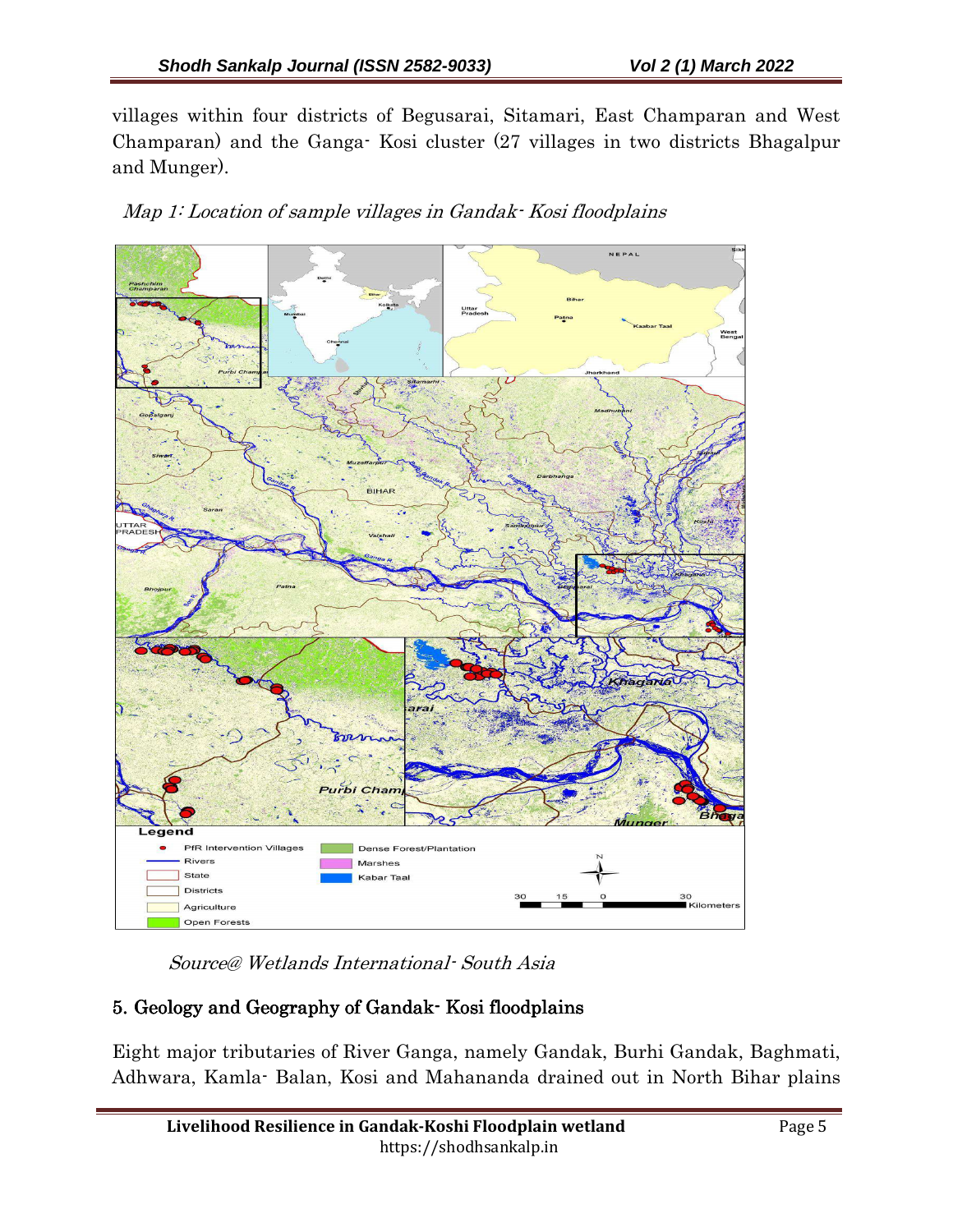from west to east. On the basis of source area the rivers can be classified in to four main river systems i.e. mountain-fed (including Gandak and Kosi originating in high mountains of Himalayas, foothills fed (including Baghmati system originating in the lower foothills bordering the alluvial plains), plains fed (including Burhi Gandak), mixed fed rivers( including Kamla-Balan system).The mountain fed river system shows the fluctuation of discharge and sediment load and hence are characteristically braided whereas the foothills river fed system are only braided proximally due to meandering morphology and plain fed systems have similar drainage pattern to foothills-fed system. River system, sediment flux and tectonism in the North Bihar, has led to formation two megafans Kosi and Gandak.

Gandak-Kosi floodplians are distinguished by their divergent channel patterns and the subtle topography. Inbetween the megafans an interfan area is present which divides into an 'upstream interfan area' consisting of convergent rivers, flows on average, perpendicular to the mountain front and a 'downstream interfan area' consists of sinuous channels of the Burhi Gandak, Bagmathi, Kamla and Balan systems (Sinha and Friend, 1994). The floodplains of Gandak and Kosi are subjected to channel avulsions, flooding and sedimentation. It is believed that the Burhi Gandak (old Gandak) has developed on the paleocourse of braided Gandak river and the braided Gandak River migrated westward from the position of the present day Burhi Gandak (Old Gandak) river about 100 years ago apparently in discrete steps by avulsion (Sinha, 1996). Similarly, Kosi has avulsed systematically over the whole 120km width of the megafan in about 220 years (Gole & Chitale, 1966; Wells and Dorr, 1987a, b). Channel avulsion of these rivers in the past has left many natural depressions and cut-off meanders, later fed by rainwater and overbank flows to form Mauns, Chaurs and Tals. The Gandak-Kosi mega fans are sites of high rate of deposition and, as a result, have a steeper gradient with a dicotomic slope pattern (Mohindra and Parkash, 1994). The length and steepness of slope affect the infiltration of water in the soil which in turn governs the amount of runoff and causes quicker depletion of storage which results in larger peak discharge in downstream side.

# 6. Hydrological Regimes

Hydrology of the Kosi is determined mainly by glaciers and rainfall contributing about 15% and 85% respectively of the total water discharge. Kosi, inspite of being river of the Himalayas, exhibits the distinctive features of a flashy hilly torrent. Sediment load has a significant contribution towards the variation in discharge behavior of river Kosi. The Kosi River carries down about 0.1 million acres feet of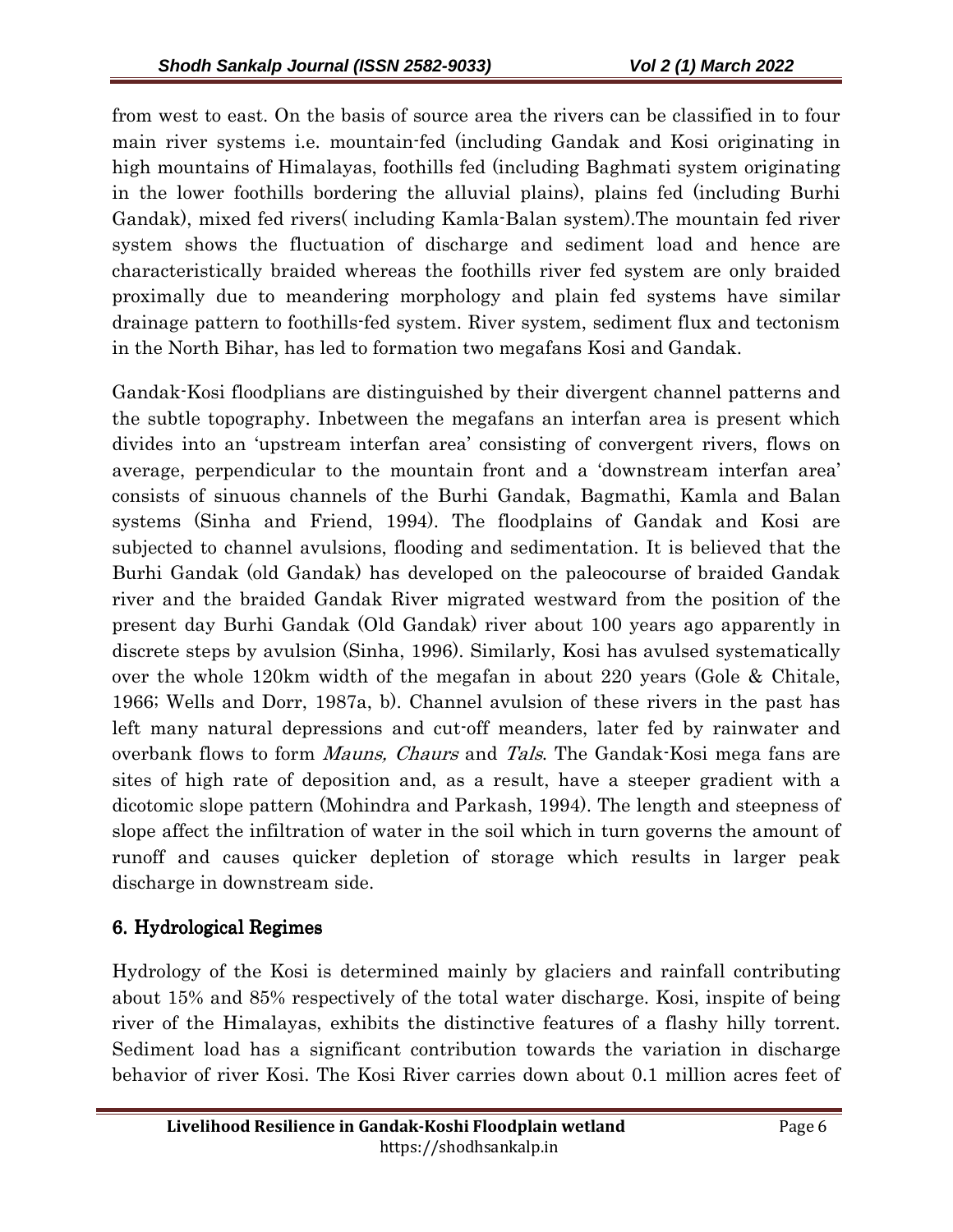sediment every year out of which about 16% is course sediment, 28% medium sediment and 56% is the fine sediment. Maximum amount of sediment load comes down during the monsoon season. This is due to soft sandy alluvium Khadar soil under the foot of Himalayas in the entire region of Nepal and India (North Bihar), there is no rocky base and hence the huge sediment load. The average discharge in normal years for the Kosi is estimated to be 175,000 cusec of water (Shrestha 1993). The devastating flood water quantities of silt and sand as load, which is rendering the vast areas of the fertile land submerged with water and silt bed. This area is about 520,000 to 800,000 ha in Bihar and 80,000 to 120,000 ha in Nepal (UNO 1951). Gandak is a multi- channel river, having low sinuosities and high braid channel ratio. The River also shows frequent lateral migration and has shifted about 105km in over 80 years (Mohindra et al. 1992). Channel avulsion and sediment dynamics play a critical role in shaping the Gandak- Kosi floodplains. Hydrological fragmentation by construction of embankments restricts much of the sediment within river channels making them shallower. Studies indicate Kosi River displays very high discharge variability with difference between monsoonal and non-monsoonal discharges being as high as 5 times. During monsoon months excess discharge cannot be accommodated within the shallow alluvial channels and results in overbank flooding.

## 7. Ecological significance

Gandak- Kosi floodplains are central to water and food security for the agrarian economy of the region. Traditionally, the exchange of water, sediment and species with the flood pulses has helped to support highly productive fisheries and agriculture, sustaining livelihoods. Communities depended on the floodplain area for their food, fodder and fuel wood needs. Capture fisheries, cultivation of wetland paddy and harvest of aquatic vegetation such as Makhana (Euryale ferox), Singhada (Trapa natans), Narkat (Phragmites karka) have been important subsistence activities. The associated wetland area serve as buffers for accommodating flood water during monsoon and also as recharge of ground water and making it available during lean season.

## 8. Community Profile

The economy of Bihar mainly depends on three main occupational system i.e. agriculture, fishery and animal husbandry. Agriculture is the key to the overall development of the State economy with 81% of workforce and generating nearly 1/5th of GDP of the state (Bihar's Agriculture Development: Opportunities and Challenges Government of India, New Delhi, April, 2008). Besides agriculture,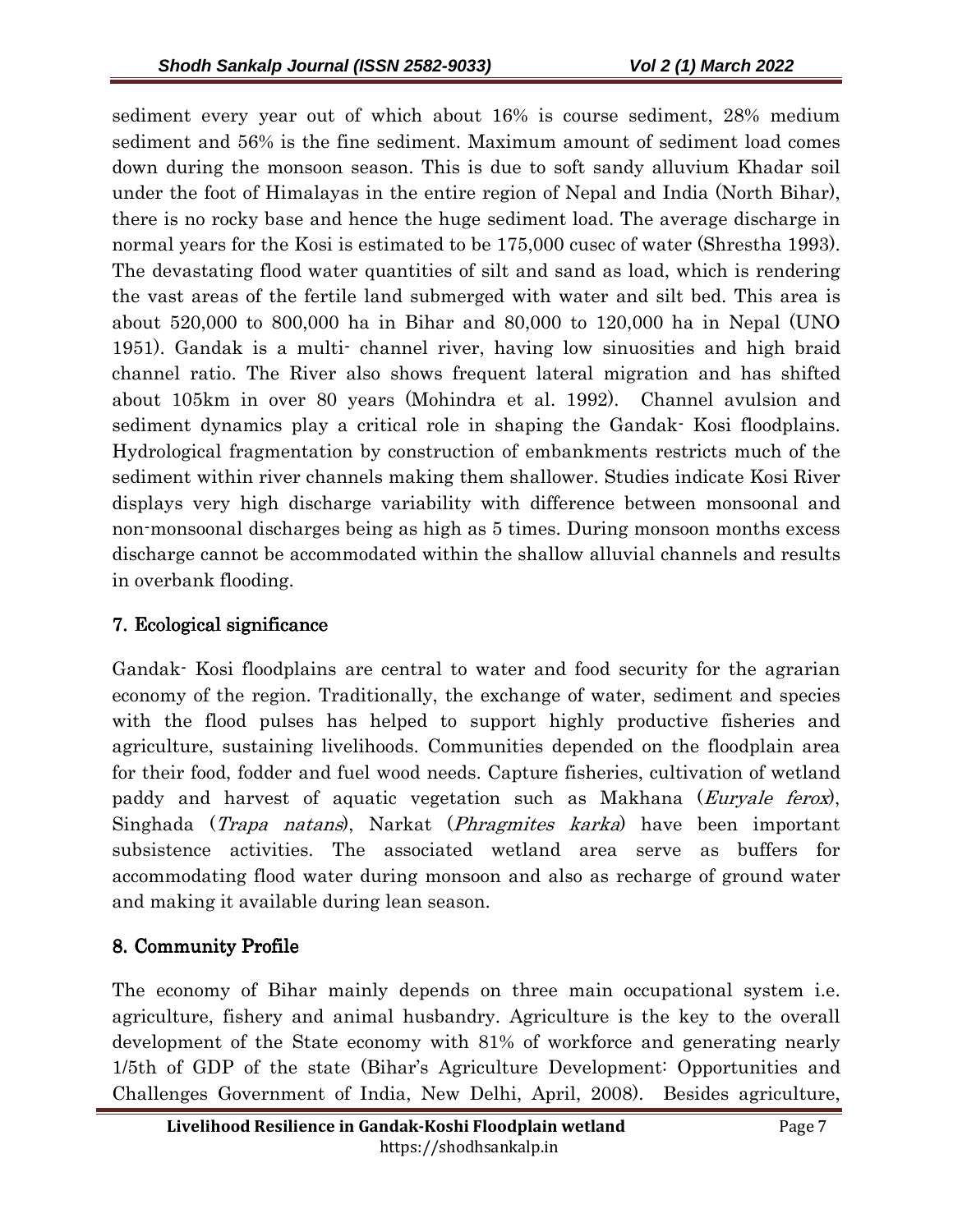livestock and dairy also play a significant role in rural livelihood contributing one third of total rural income hence it holds an important position in the state's economy. The landless farmers or wage laborers take up goatery and poultry as their income generation activities.

# 8.1. Occupation Profile

Within Gandak- Kosi floodplains agriculture is the main occupation of majority of households (50%) followed by wage labours (45%). Fishery, shrimp farming, petty business and government service are amongst other occupations practiced by household members in Gandak- Kosi floodplains (Fig.1). The average household income in Gandak- Kosi floodplains is Rs 32,133 per annum. Such a low income structure is due to maximum dependence on local resource and migration during period of stress by communities living in Ganga- Kosi cluster.



Fig. 1: Occupational profile within sample villages of Gandak- Kosi floodplains Source: Author's own calculation

## 8.2. Asset Profile

In terms of asset ownership, 100% of the household record to have a shelter, however, the type of housing differs, with more than 70% of the households reporting kutcha houses vulnerable to flooding. A total of 53.7 % have agricultural land holding of which majority of the households (47%) are marginal farmers with an average of land holding of 1.4 acre. Occupational asset is present in 37 % of the households, wherein the diversity and ownership of occupational asset is higher in Ganga- Kosi cluster (42% of the households). Communities have marginal access to basic amenities (electricity, sanitation, source of energy for domestic use Fig.2).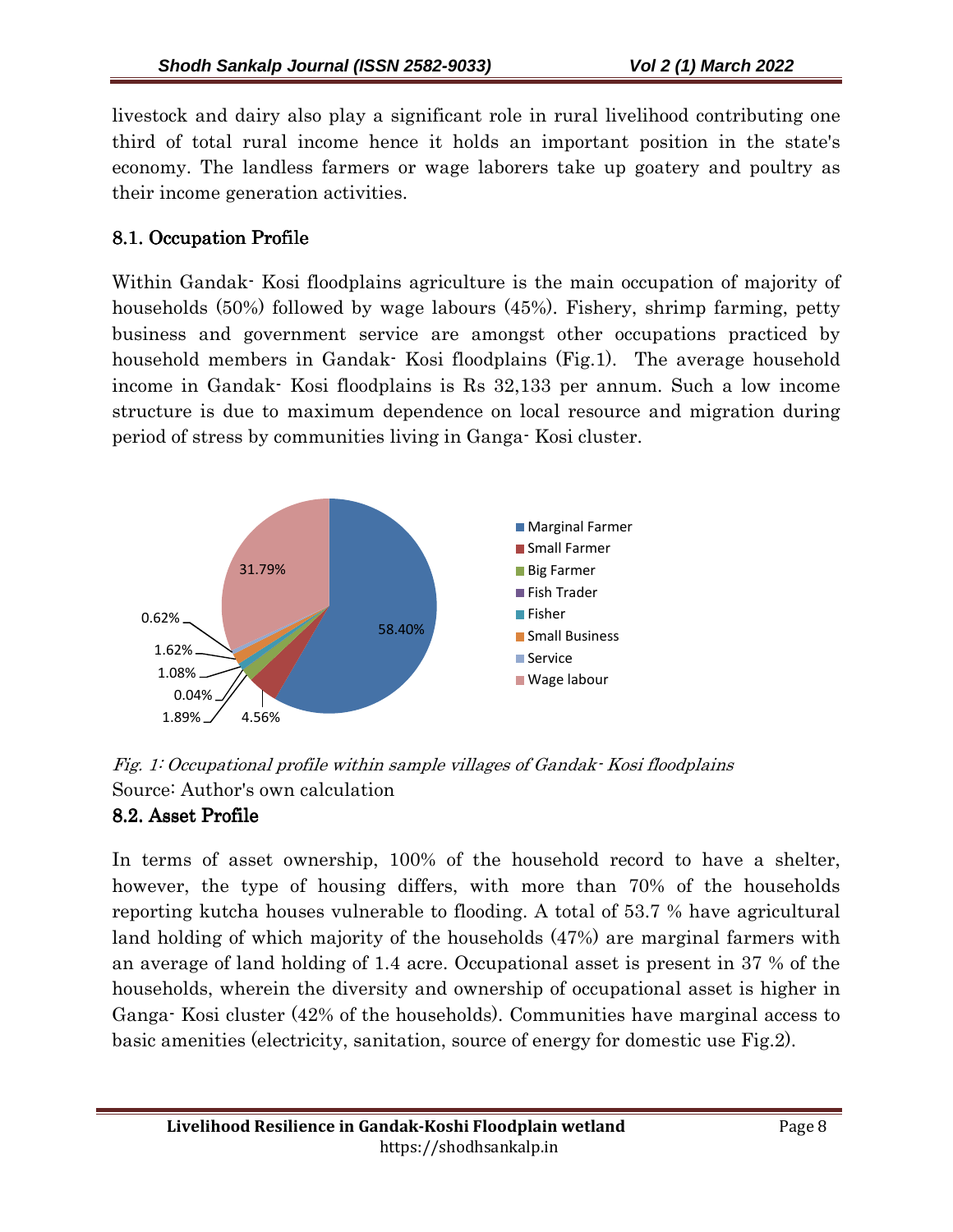

Fig. 2: Access to basic amenities by respondent households in Gandak- Kosi floodplains Source: Author's own survey

## 8.3. Membership to Institutions 8.3. Membership to Institutions

Membership to community institutions plays a critical role to overcome the impact of hazard. The community institutions present in Gandak- Kosi floodplains include farmers club, primary fishermen cooperative societies, panchayats, nature club, youth club and self help groups. Membership to community institutions is marginal in sample communities with not more than 15% representation in Panchayats and 10% in SHGs (Fig.3).



Fig. 3: Access to community institutions Source: Author's own calculation

## 8.4. Dependence on natural resource

Communities living in Gandak- Kosi floodplains largely depend on natural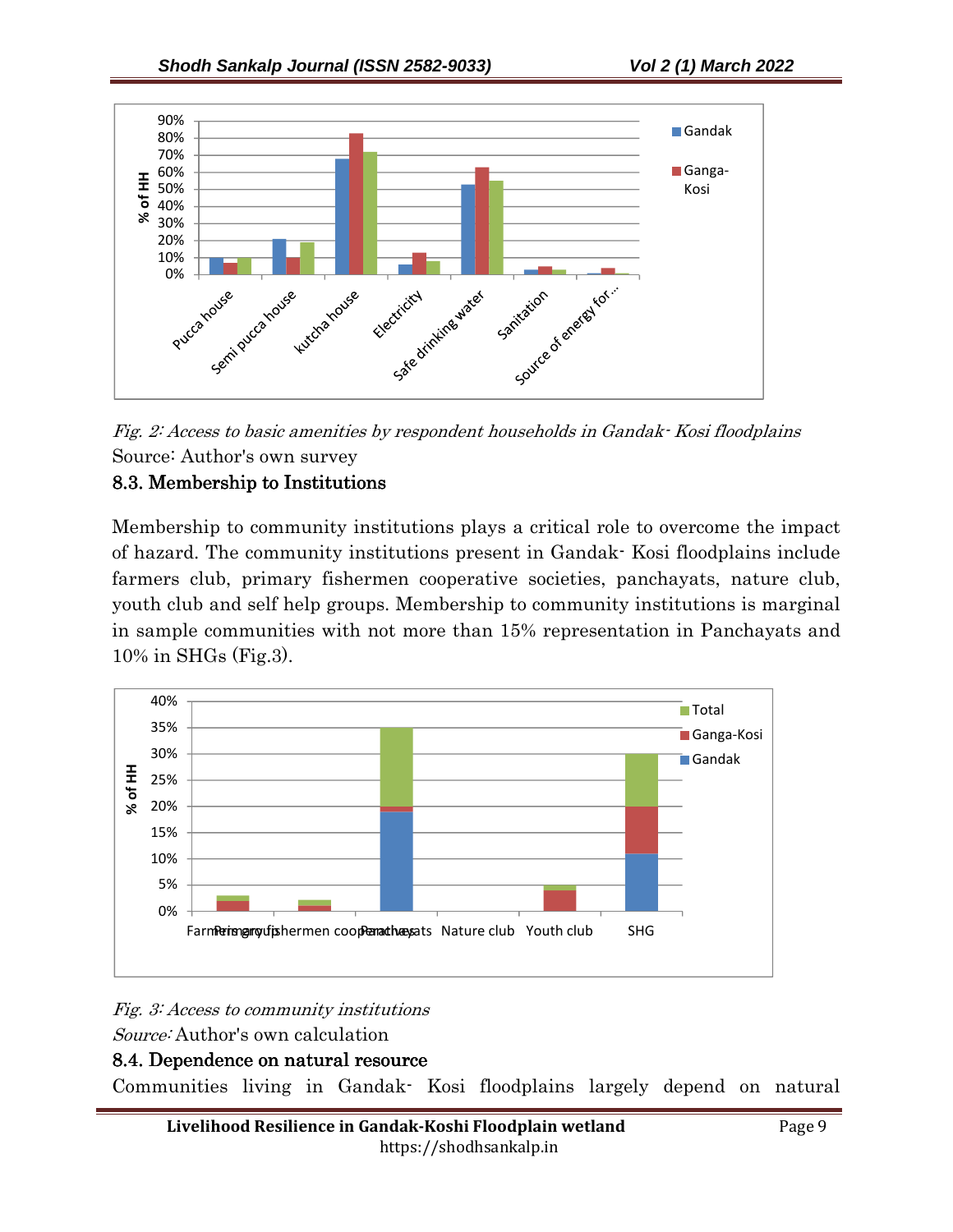resources both for livelihood and household needs. Overall, river (44%), pond (29%), grazing land (100%) and forest (100%) are for household purposes whereas lakes (33%) supports livelihood needs followed by ponds (12%) and river (6%). In Ganga-Kosi cluster ~100% of households depend on grazing land and forest for fulfilling their household needs followed by river (46%) and ponds (8%). For their livelihood purposes maximum dependency is on ponds (92%) followed by river (8%) and lake  $(3\%)$ . Similar dependence is also exhibited in Gandak cluster, with  $\sim 100\%$ household dependency on grazing land and forest followed by river (43%) and pond (31%). For livelihood purposes maximum dependency is on lakes (34%) followed by river  $(7%)$  and ponds  $(5%)$  (Fig.4).



Fig. 4: Dependence on natural Resource for household and livelihood needs Source: Author's own survey

# 8.5. Hazard Profile

Floods and droughts are the major hazards in North- Bihar, with 76% of the population under recurring threat of flood devastation. During the last decade (2000- 2011), floods are an annual phenomenon in Bihar affecting over a 100 million people with a death toll of 4099 human deaths and an asset loss of Rs 4,26,845 lakhs (Water Resource Department Bihar, 2011) Table 3. Analysis of data on type and frequency of hazard revealed flood and drought as the major hazards in Gandak- Kosi floodplains with 74% of the villages affected by flood, 13% by epidemic post- flood and 4% by drought. Incidence of flood and epidemic was maximum in Ganga- Kosi cluster affecting nearly 100% and 50% of the villages respectively. Flood was the major hazard in Gandak cluster affecting 65% of the villages (Fig.5).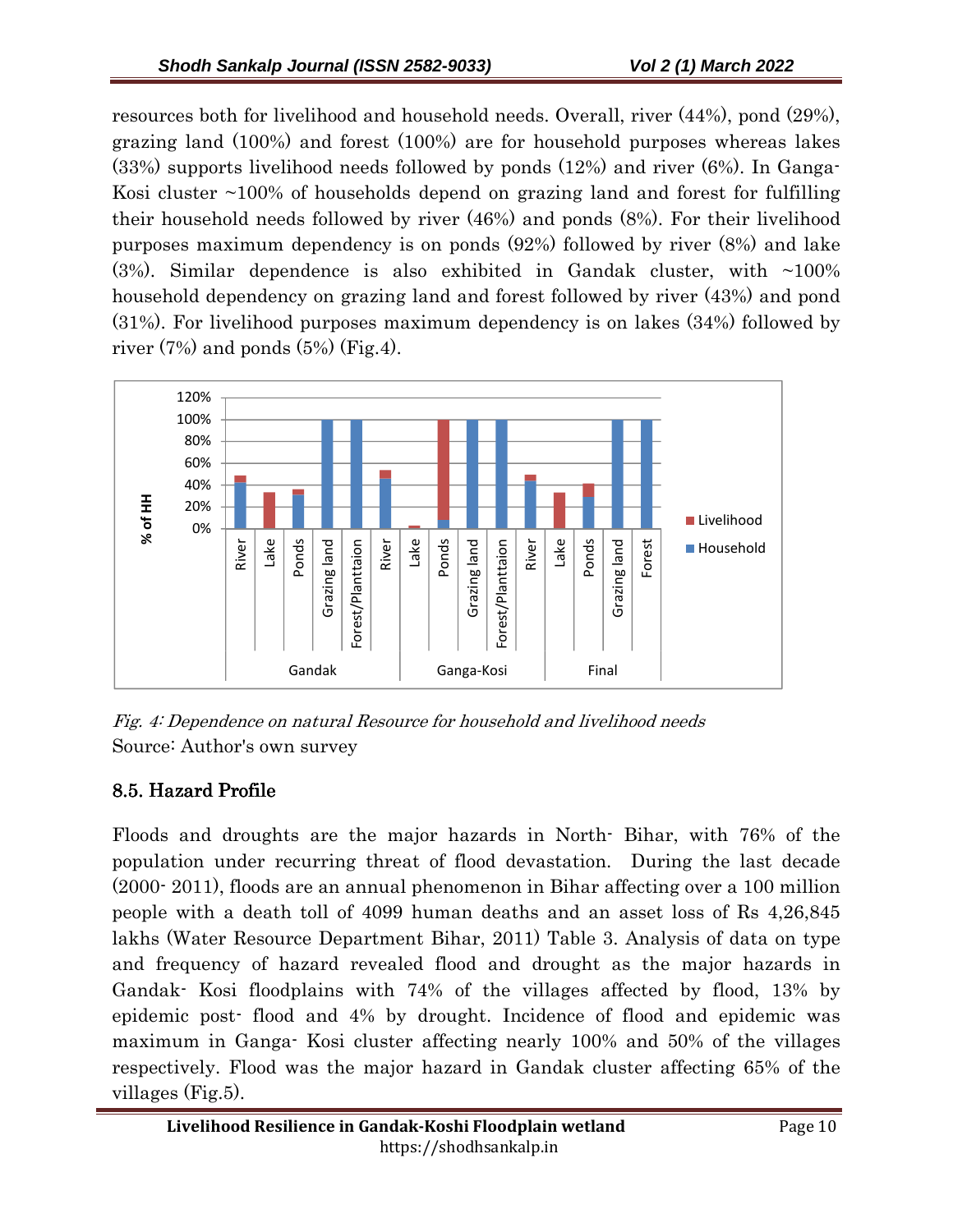

Figure 5: Profile of hazards

Source:Author's own survey

#### 8.6. Elements at risk due to hazard

Community perception of key elements at risk due to floods were natural infrastructure (70%) followed by shelter  $(50\%)$ , human life and asset (60%), drinking water source and sanitationstructure (> 55%), source of food (50 %) and institutions (30%) respectively. Natural resources like ponds and grazing land experienced higher level of vulnerability in floods due to siltation. More than 65% households experience high risk on their primary income source (Fig.6).



#### Fig. 6: Elements at risk during hazard in Gandak- Kosi floodplains Source:Authors own calculation

## 9. Coping mechanisms

#### 9.1 Prevention and Mitigation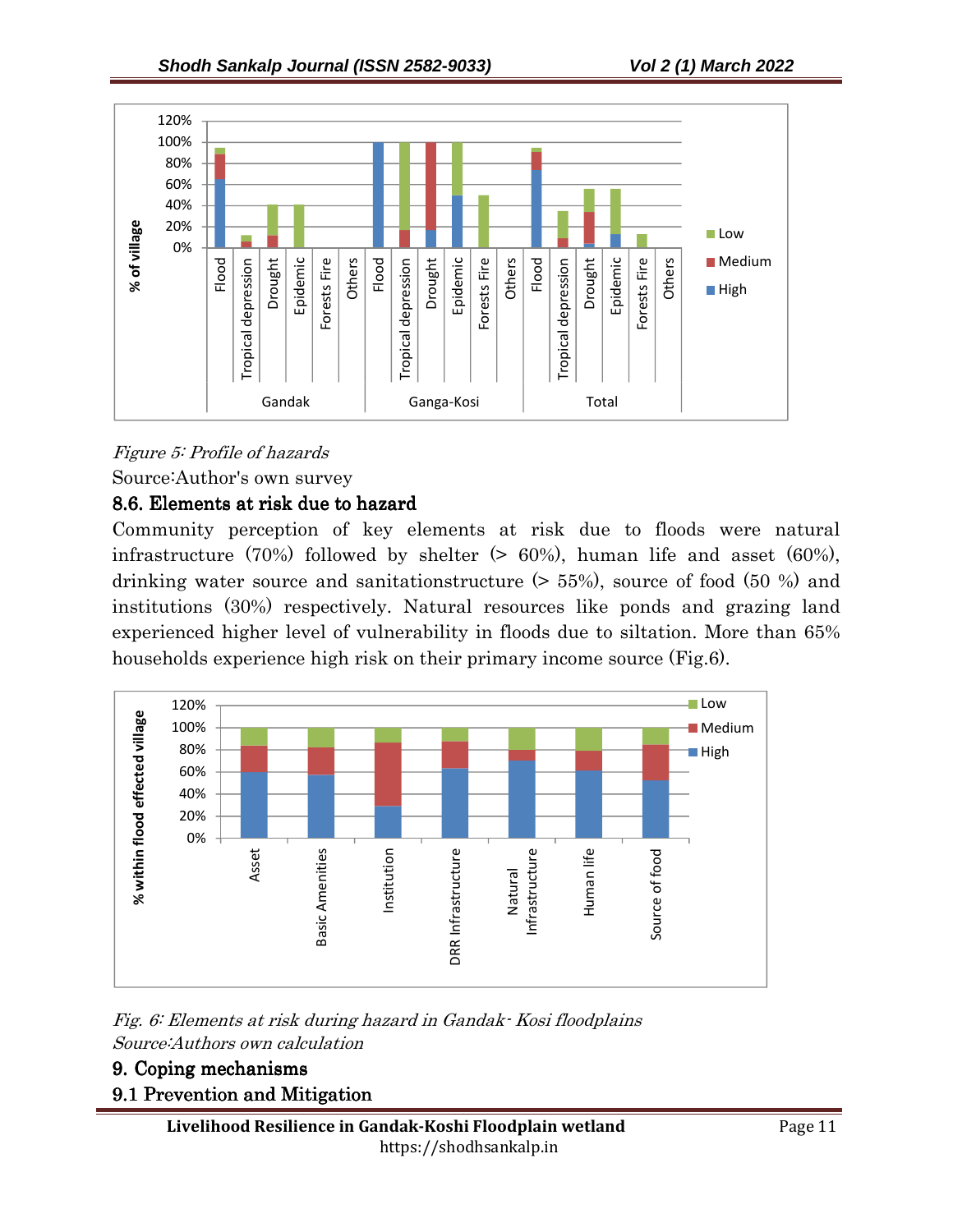Embankment repair, repairing pond dykes and repairing of access road are three main prevention and mitigation measure undertaken in Gandak- Kosi floodplains (Fig. 7). In Ganga-Kosi cluster only embankment repair (50%) and repairing access road (50%) are taken up as prevention and mitigation measures. In Gandak cluster the major mitigation measure is repairing of access road (41%) followed by embankment repair (29%) and repairing of pond dykes (6%).

Agriculture and wage labour being weak asset base and limited membership in community institutions has led to seasonal migration as one of the options to overcome the stress period during monsoon and post-monsoon season. More that 60% of the respondent households undertake migration wherein, individuals from 71% of households within Gandak cluster migrate during post-monsoon and individuals from 60% of households within Ganga- Kosi cluster migrate during monsoon (Fig.7).





## 9.2 Individual survivability

Use of individual coping mechanism differs greatly among communities in Gandak-Kosi floodplains. Grain banks and fuel banks are used as coping strategies by over 57% and 31% respectively, wherein Gandak cluster shows highest use of Grain bank (61%) followed by Ganga-Kosi cluster (37%). Similarly fuel banks are maximally used as coping strategy in Gandak cluster (~33%) whereas in Ganga-Kosi cluster it is ~18%. Investment in disaster funds for use during stress period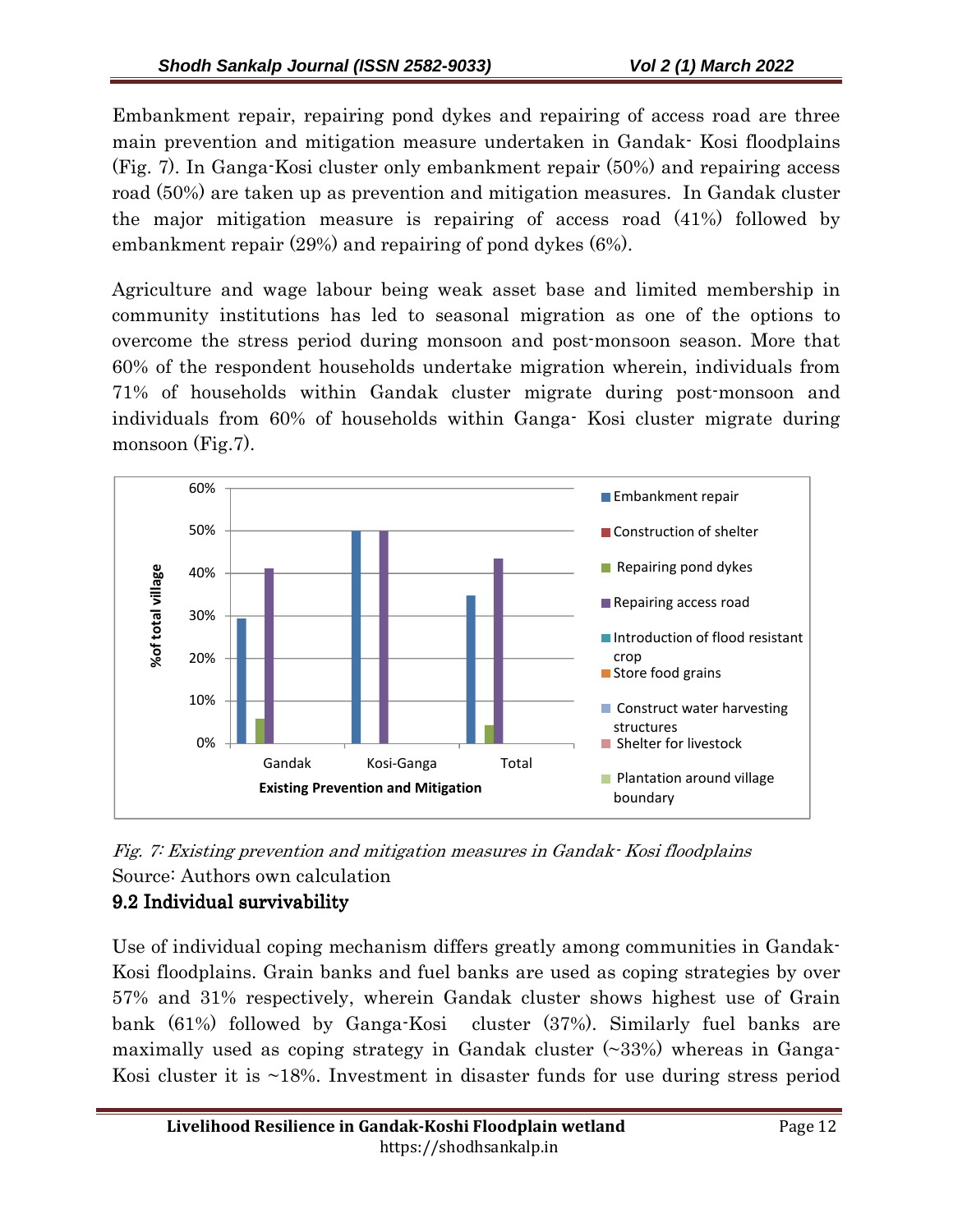was observed to be marginal, rported in  $\sim 6\%$  of households in Gandak- Kosi floodplains. However, use of insurance as risk transfer mechanism specifically life insurance was observed in 91% of households. Gandak cluster showed maximum coverage of life insurance (~93%), followed by Ganga-Kosi cluster (81%). In Gandak floodplains 5% and 2% of households were reported to use of crop insurance and accident respectively, whereas, in Ganga-Kosi cluster 14% and 5% of households were reported to use assets insurance and livestock insurance respectively (Fig.8).



Fig.8: Measures for individual survivability within households of Gandak- Kosi floodplains

Source: Own source based on survey

## 9.3 Early warning systems

Various forms of early warning system are used to varying degrees in the Gandak-Kosi floodplains. In Gandak cluster, diversity and sophistication in using different technologies as a means of early warning was found to more than Ganga- Kosi cluster. Radio and television were used by majority of the villages (34%) followed by information from block office (12%) and meteorological station by state level (3%). In Ganga- Kosi cluster radio and television were used as the only source of information for early warning and early action (Fig.9).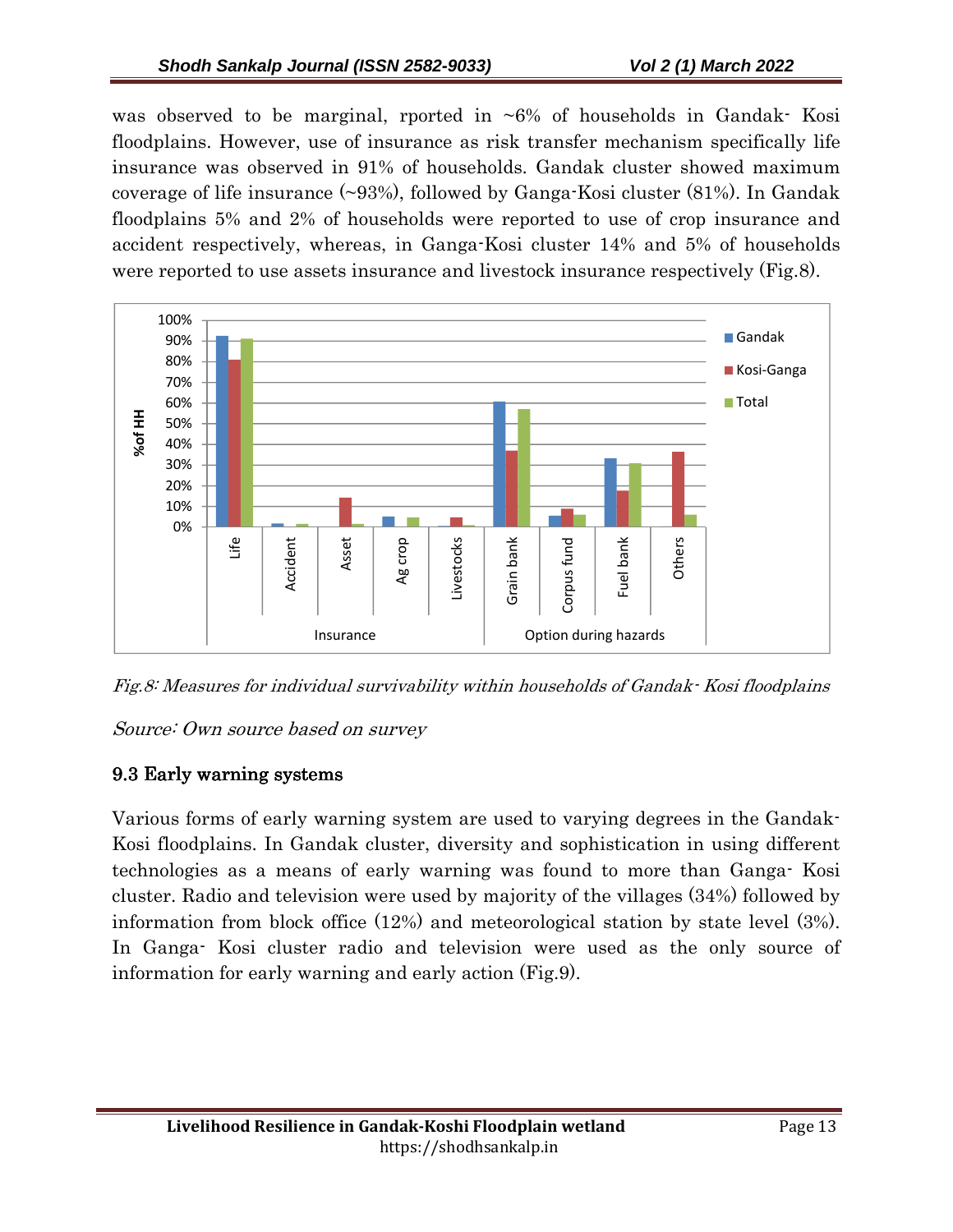

Fig.9: Available early warning systems in Gandak- Kosi floodplains Source :Author's own calculation

#### Conclusion

The present study indicates that communities in Gandak- Kosi floodplains are exposed to water related hazards which are attributed to the geographical location of villages. Steeper gradient of the area and alluvial nature of soil affect infiltration of water and cause peak discharge in downstream areas. The characteristic floodplain wetland system of Gandak- Kosi interspersed with *Mauns, Chaurs* and Tals which acts as efficient flood buffering system has been fragmented by structural engineering measures. This has further aggravated the situation by trapping the sediment load within river channels and making the river bed shallower which limits the capacity of holding large discharge and causes overbank flooding.

In addition to the exposure in terms of location and geomorphology, communities inhabiting the sample villages in Gandak- Kosi floodplains have weak physical and financial asset. Since, majority of the community depend on wage labour, migration has been adopted as a response strategy for livelihood as well as for coping disaster in periods of stress. Limited availability of early warning systems and lack of capacity to translate sophisticated weather information restricts early action and response during hazard. In addition to this, some of the inherent factors contributing to vulnerability include lower individual survivability, community readiness and representation in community institutions.

In view of the above, the following measures are suggested to improve livelihood resilience in Gandak- Kosi floodplains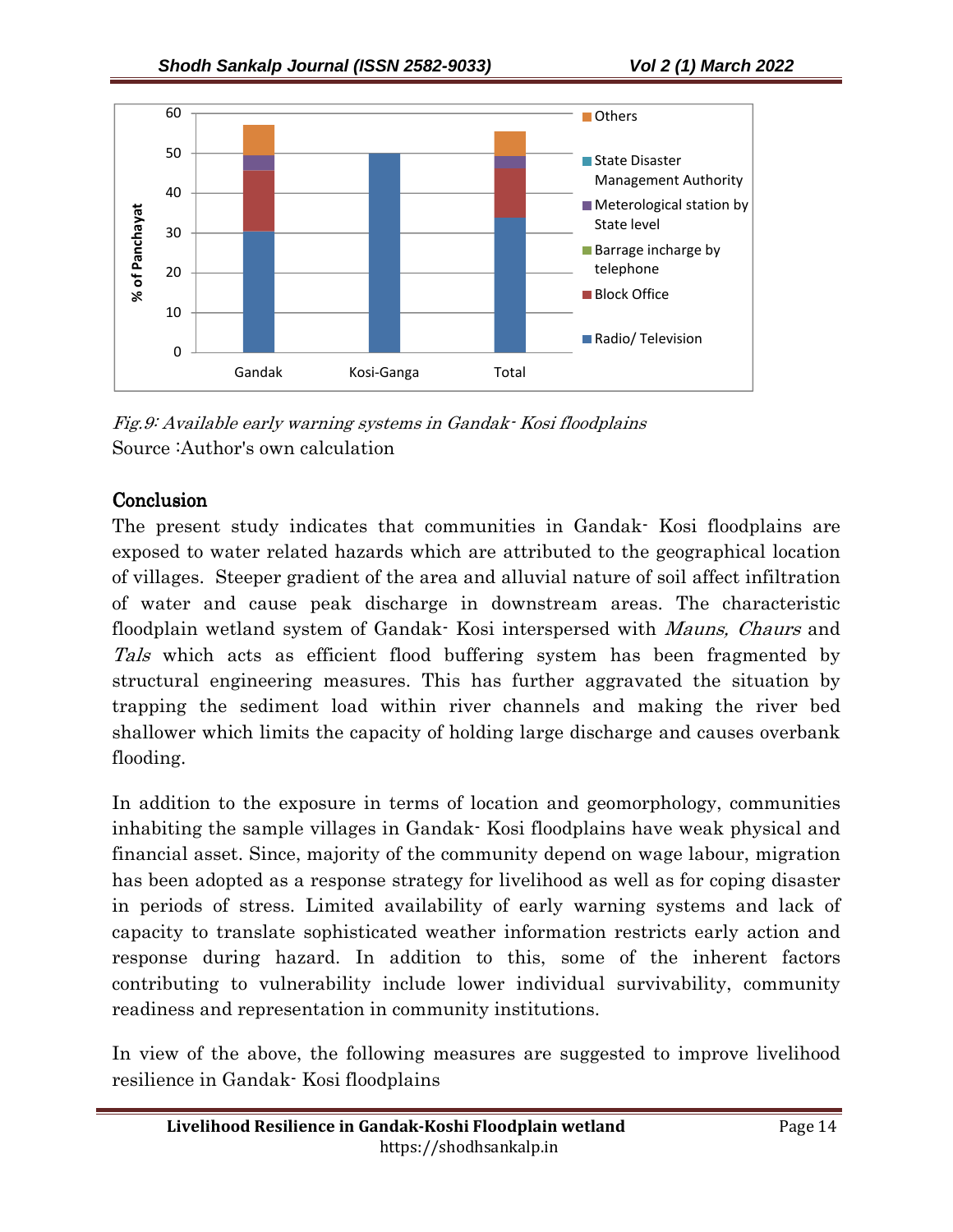- Enhance hydrological connectivity within floodplain wetland system
- Rejuvenate water bodies to act as buffers for storage of flood waters
- Provide alternate livelihood options
- Increase disaster preparedness at individual and community level
- Install early warning systems
- Build community capacity to translate sophisticated weather information
- Increase representation in community institutions
- Promote mechanisms for risk transfer

## Acknowledgement

The authors extend their deep sense of gratitude to Wetlands International- South Asia Partners of Resilience Project for their financial support for conducting the field survey and collation of data during the project period. Thanks are also due for the maps developed by Wetland International- South Asia.

#### Declaration of Conflict of Interest

The authors have duly acknowledged the funding agency and organization where the project was operational. Both the authors i.e Dr. Pranati Patnaik and Dr. Anita Chakraborty were working on the project "Partners of Resilience" as Project Coordinator and Project Officer respectively. They were responsible for collecting, compiling, and analyzing the first-hand data of the project. Apart from Dr. Patnaik and Dr. Chakraborty, Mr. Satish Kumar also worked as a Technical Officer for the Partners of Resilience Project, however he left us for heavenly abode during the year 2020.

#### Funding Funding

Paper is funded by Partners of Resilience Project, Wetlands International- South Asia.

## References

- Bihar's Agriculture Development: Opportunities and Challenges Government of India (2008) New Delhi
- CMDRR in Bihar Strengthening Lives (2010). http:// www.caritasindia.org
- Intergovernmental Panel on Climate Change: Climate change (2007) The physical science basis. Contribution of Working Group 1 to the Fourth Assessment Report of the IPCC. Cambridge University Press Cambridge
- UNEP / UNISDR (2008) Environment and disaster risk. Emerging perspectives 2nd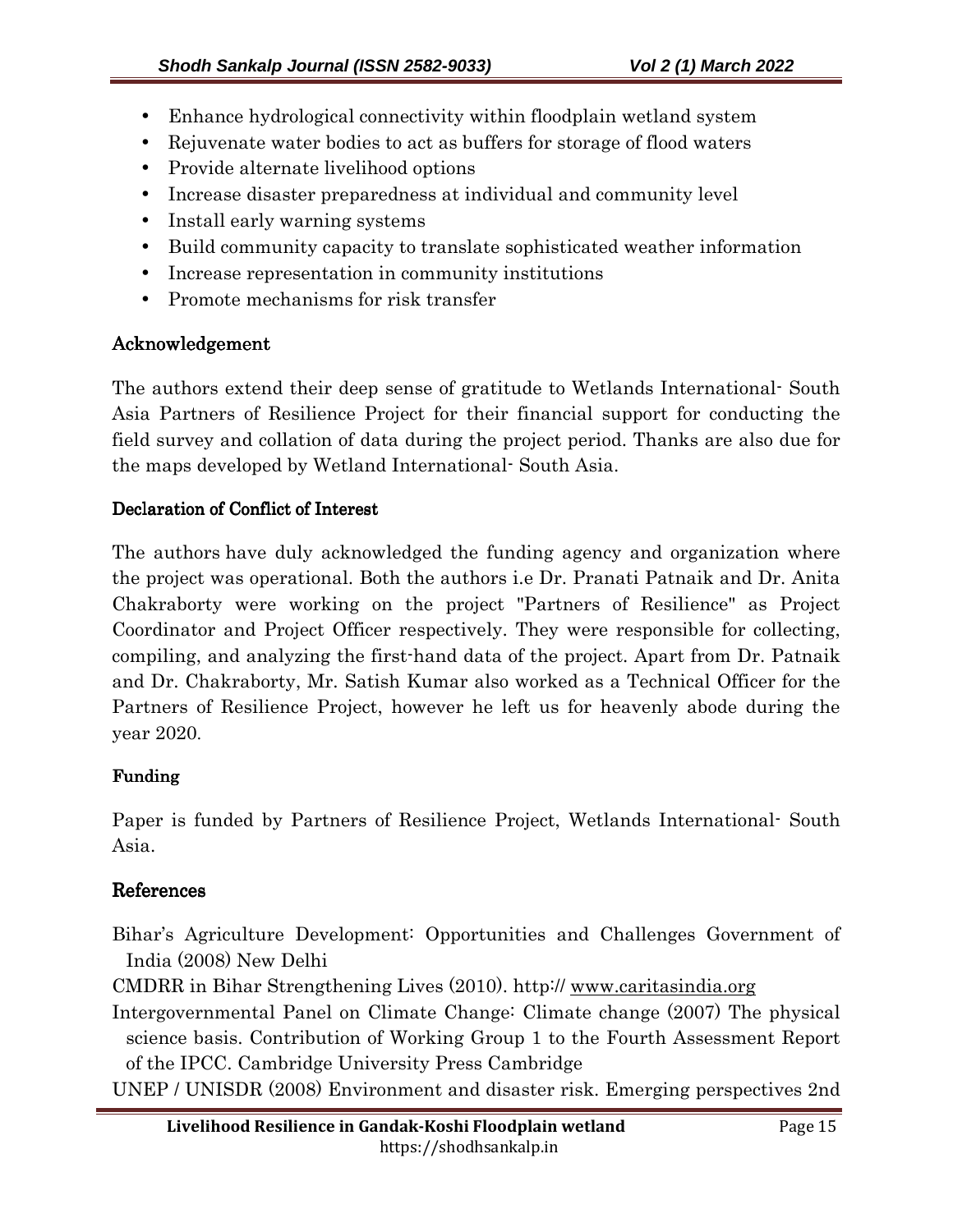edition UNISDR Secretariat Geneva

- Blaikie P, Cannon T, Davis I, Wisner B (1994) At Risk: Natural Hazards, People's Vulnerability and Disasters. Routledge London, pp 333–352.
- DANIDA (2007). Community-based natural resource management. Technical note 2007.
- ISDR (2009). Global assessment report on disaster risk reduction. United Nations: Geneva, Switzerland.
- Day J W Jr, Boesch D F (2007) Restoration of the Mississippi delta: lessons from hurricanes Katrina and Rita. Science 315 (5819): 1679-1684
- IPCC (2001) Third Assessment Report of the IPCC. Cambridge University Press Cambridge.
- ISDR (2009) Global Assessment Report on Disaster Risk Reduction. United Nations, Geneva, Switzerland
- Department of Agriculture, Government of Bihar (2013). http://www. krishi.bih.nic.in/introduction.html
- Deshingkar P, Kumar S, Kumar H, Kumar D ( 2006) The Role of Migration and Remittances in promoting Livelihood in Bihar
- Flood Management Information System,Water Resources Department, Bihar. http://www. fmis.bih.nic.in
- Flood Management Improvement Support Centre, Water Resources Development, Bihar (2011). http://www.fmis.bih.nic.in
- Geedes A (1960) The alluvial morphology of the Indo-Gangetic plains: its mapping and geographical significance. Inst of British Geographers 28: 253-278
- Gohain K, Parkash B (1990) Morphology of the Kosi Megafan. In: Rachocki A H, Church M (eds.) Alluvial Fans: a Field approach John Wiley Chichester, pp 151- 178
- Government of Bihar Finance Department, Economic Survey, 2010-2011 (February 2011). http://www. gov.bih.nic.in
- Government of Bihar, Draft Fisheries Policy, Directorate of Fisheries (2008) Department of Animal and Fish Resources
- Handy RL (1972) Alluvial cutoff dating from subsequent growth of a meander. Geological Society America Bulletin 83: 475 480
- India Brand Equity Foundation (2008). http://www.ibef.org
- Junk WJ, Bayley PB, Sparks RE (1989) The flood pulse concept in river-floodplain system, Fish Aquatic Science 106:110-127
- Kale VS (1997) Flood Studies in India: A brief review. Jour Geol Soc India 49:359- 370
- Mohindra R, Parkash B, Prasad J (1992) Historical geomorphology and pedology of the Gandak megafan, middle Gangetic plains, India. Earth surface processes and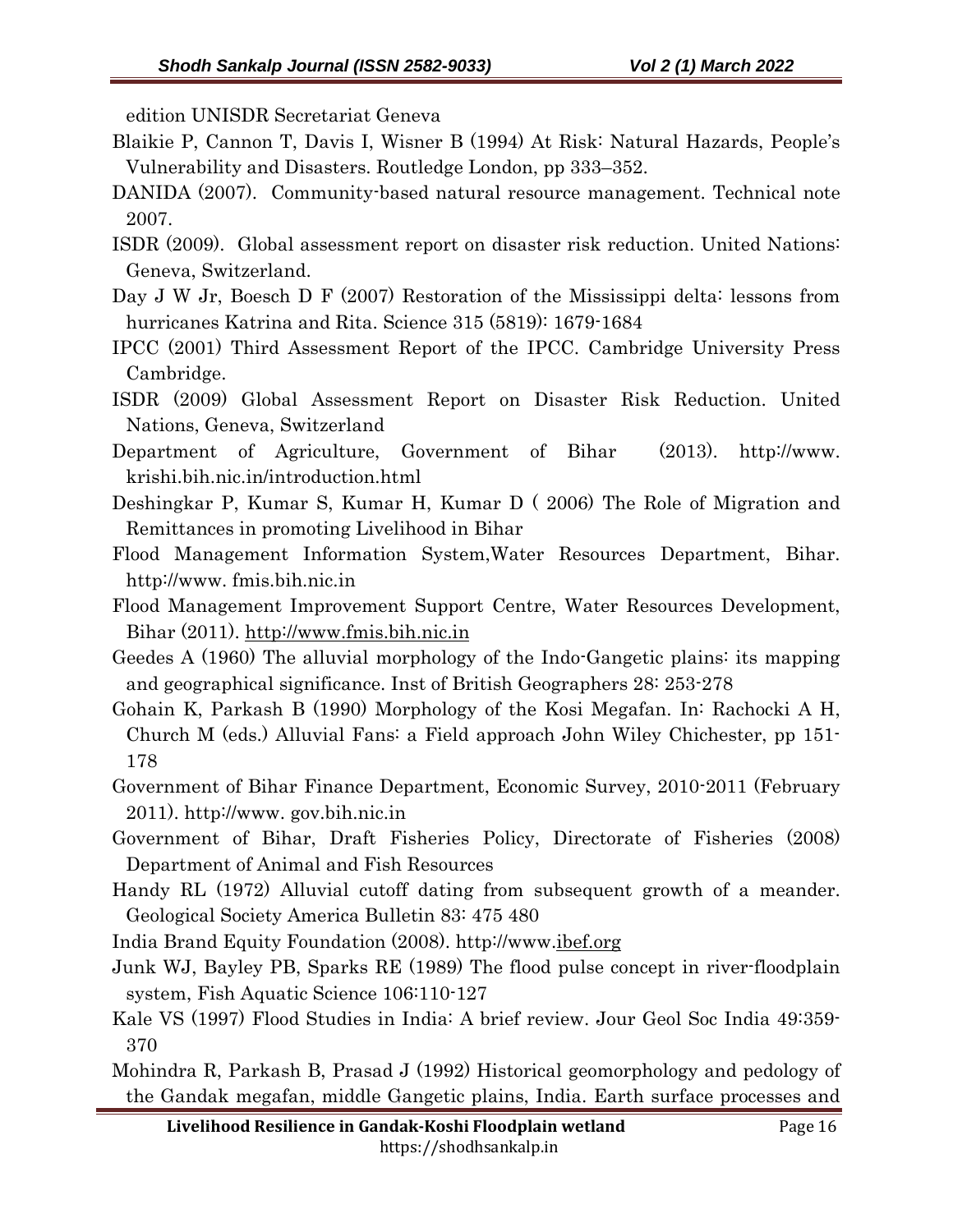landforms 17: 643-662.

- Mohindra PS, Parkash B (1994) Geomorphology and neotectonic activity of the gandak megafan and adjoining areas, middle gangetic plains. Jour Geol Soc India 43: 88-199
- Nayak JIT (1996) Sediment management of the Kosi River basin in Nepal, erosion and sediment yield. Global and regional perspectives IAHS
- Parkash B Kumar (1991) The Indo-Gangetic Basin In: Sedimentary basins of India, tectonic context. Tandon SK, Pant CC,Casshypa SM (eds) Gyanodaya Prakashan, Nainital, India, pp147-170
- Paswan M (2010) History of inundation in Northern Bihar, recent research in Science and Technology 2010 2(9): 34-35
- Richards K, Chandra S, Friend PF (1993) Avulsive channel systems: characteristics and examples. In: Best JL, Bristow CS (eds) Braided rivers, Geological Society London Special 75: 195- 203
- Sinha R, Bapalu GV, Singh LK, Rath B (2008) Flood risk analysis in the Kosi River basin, North Bihar using multi-parametric approach of analytical hierarchy process (AHP). Springer 36:293-307
- Sinha R (2008) Kosi floods: Time of Retrospection
- Sinha R, Jain V (1998) Flood hazards of North Bihar Rivers, Indo-Gangetic plains. Memoir Geological Society of India, pp 27-52
- Sinha R (1998) On the controls of fluvial hazards in the north Bihar plains, eastern India. In: Maund JG, Eddleston M (eds.) Geohazards in Engineering Geology Society, London, Published by Engineering Geology Special 15: 35-40
- Sinha R, Peter F (1994) River systems and their sediment flux, Indo-Gangetic plains, Sedimentology 41: 825-845
- State Perspective and Implementation Plan-Bihar (2011-2012) Ministry of Rural Development Government of India and JEEVIKA-Bihar Rural Livelihood Promotion Society Department of Finance Government of Bihar
- Sinha R (2008) Kosi: Rising Water, Dynamic Channels and Human Disasters, Economic and Political Weekly, pp 42-46
- Sinha R (2009) Dynamics of a River System- the case of the Kosi River in North Bihar, e-Journal earth Science India 2 (1): 33-45
- Sinha R (1995) Sedimentology of Quaternary Alluvial Deposits of the Gandak-Kosi interfan, North Bihar Plains, Journal Geological Society of India, pp 521-532
- Sinha R (1996) Channel avulsion and floodplain structure in the Gandak-Kosi interfan, North Bihar plains, India. Z Geomorph N F Suppl-Bd, pp 249-268.

Singh H, Parkash B, Gohain K (1992) Facies analysis of the Kosi megafan deposits, Sedimentology Geology, Published by Elsevier Science B.V, Amsterdam, pp 87-113 Singh H, Parkash B, Gohain K (1993) Facies analysis of the Kosi megafan deposits.